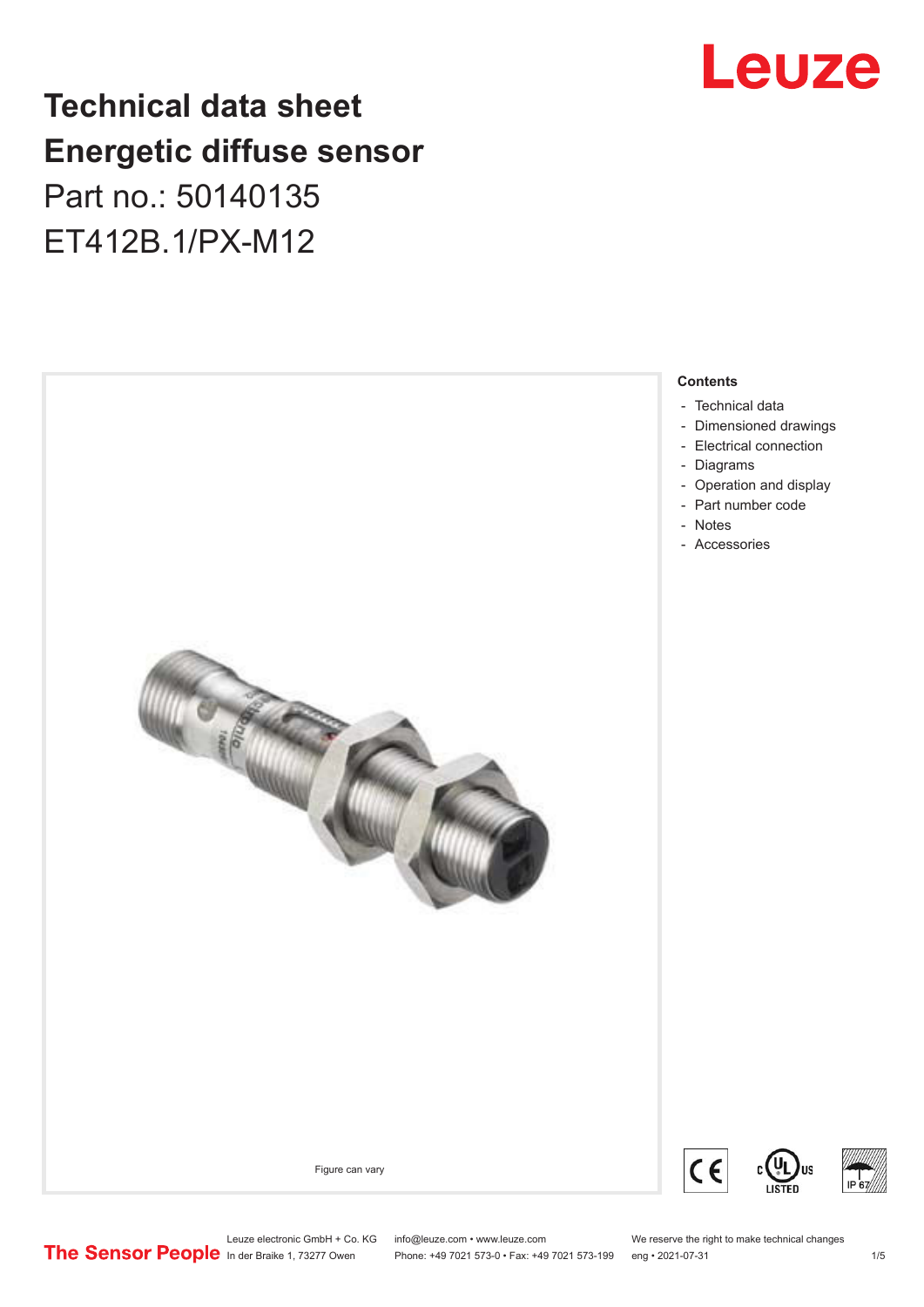## <span id="page-1-0"></span>**Technical data**

# Leuze

#### **Basic data**

| <b>Series</b>                    | 412 <sub>R</sub>                     |
|----------------------------------|--------------------------------------|
| <b>Operating principle</b>       | Diffuse reflection principle         |
| <b>Optical data</b>              |                                      |
| <b>Operating range</b>           | Guaranteed operating range           |
| Operating range, white 90%       | $0.0040.54$ m                        |
| Operating range, gray 50%        | $0.0070.46$ m                        |
| Operating range, gray 18%        | $0.0080.3$ m                         |
| Operating range, black 6%        | $0.010.22$ m                         |
| <b>Operating range limit</b>     | Typical operating range              |
| Operating range limit, white 90% | $0.0040.66$ m                        |
| Operating range limit, gray 50%  | $0.0070.57$ m                        |
| Operating range limit, gray 18%  | $0.0080.37$ m                        |
| Operating range limit, black 6%  | $0.01$ 0.285 m                       |
| <b>Light source</b>              | LED, Red                             |
| <b>LED light wavelength</b>      | 660 nm                               |
| LED group                        | Exempt group (in acc. with EN 62471) |
| <b>Transmitted-signal shape</b>  | Pulsed                               |
| <b>Electrical data</b>           |                                      |

**Protective circuit** Polarity reversal protection Short circuit protected

| Performance data              |                                     |
|-------------------------------|-------------------------------------|
| Supply voltage U <sub>B</sub> | 10  36 V, DC, Incl. residual ripple |
| Residual ripple               | $0 20 \%$ , From $U_{p}$            |
| Open-circuit current          | $015$ mA                            |
|                               |                                     |

#### **Outputs**

|  | Number of digital switching outputs 1 Piece(s) |  |
|--|------------------------------------------------|--|
|  |                                                |  |

**Switching outputs Voltage type** DC **Switching current, max.** 200 mA

**Switching output 1 Switching element** Transistor, PNP **Switching principle** Dark switching

#### **Timing**

| <b>Switching frequency</b> | 1.000 Hz |
|----------------------------|----------|
| Response time              | $0.5$ ms |
| <b>Readiness delay</b>     | 60 ms    |

#### **Connection**

| <b>Connection 1</b>       |                 |
|---------------------------|-----------------|
| <b>Function</b>           | Signal OUT      |
|                           | Voltage supply  |
| <b>Type of connection</b> | Connector       |
| <b>Thread size</b>        | M <sub>12</sub> |
| <b>Type</b>               | Male            |
| <b>Material</b>           | Metal           |
| No. of pins               | 4-pin           |
| <b>Encoding</b>           | A-coded         |

| <b>Mechanical data</b> |  |
|------------------------|--|
|------------------------|--|

| <b>Thread size</b>                  | $M12 \times 1$ mm      |
|-------------------------------------|------------------------|
| Dimension (Ø x L)                   | 12 mm x 60 mm          |
| <b>Housing material</b>             | Metal                  |
| <b>Metal housing</b>                | Chromed brass          |
| Lens cover material                 | Glass                  |
| Net weight                          | 20q                    |
| <b>Housing color</b>                | Silver                 |
|                                     |                        |
| <b>Operation and display</b>        |                        |
| Type of display                     | LED                    |
| <b>Number of LEDs</b>               | 3 Piece(s)             |
| <b>Operational controls</b>         | 270° potentiometer     |
| Function of the operational control | Sensitivity adjustment |
|                                     |                        |
| <b>Environmental data</b>           |                        |
| Ambient temperature, operation      | $-2555 °C$             |
|                                     |                        |
| <b>Certifications</b>               |                        |
| Degree of protection                | IP 67                  |
| <b>Protection class</b>             | III                    |
| <b>Certifications</b>               | c UL US                |
| <b>Standards applied</b>            | IEC 60947-5-2          |
|                                     |                        |
|                                     |                        |

#### **Classification**

| <b>Customs tariff number</b> | 85365019 |
|------------------------------|----------|
| eCl@ss 5.1.4                 | 27270903 |
| eCl@ss 8.0                   | 27270903 |
| eCl@ss 9.0                   | 27270903 |
| eCl@ss 10.0                  | 27270903 |
| eCl@ss 11.0                  | 27270903 |
| <b>ETIM 5.0</b>              | EC001821 |
| <b>ETIM 6.0</b>              | EC001821 |
| <b>ETIM 7.0</b>              | EC001821 |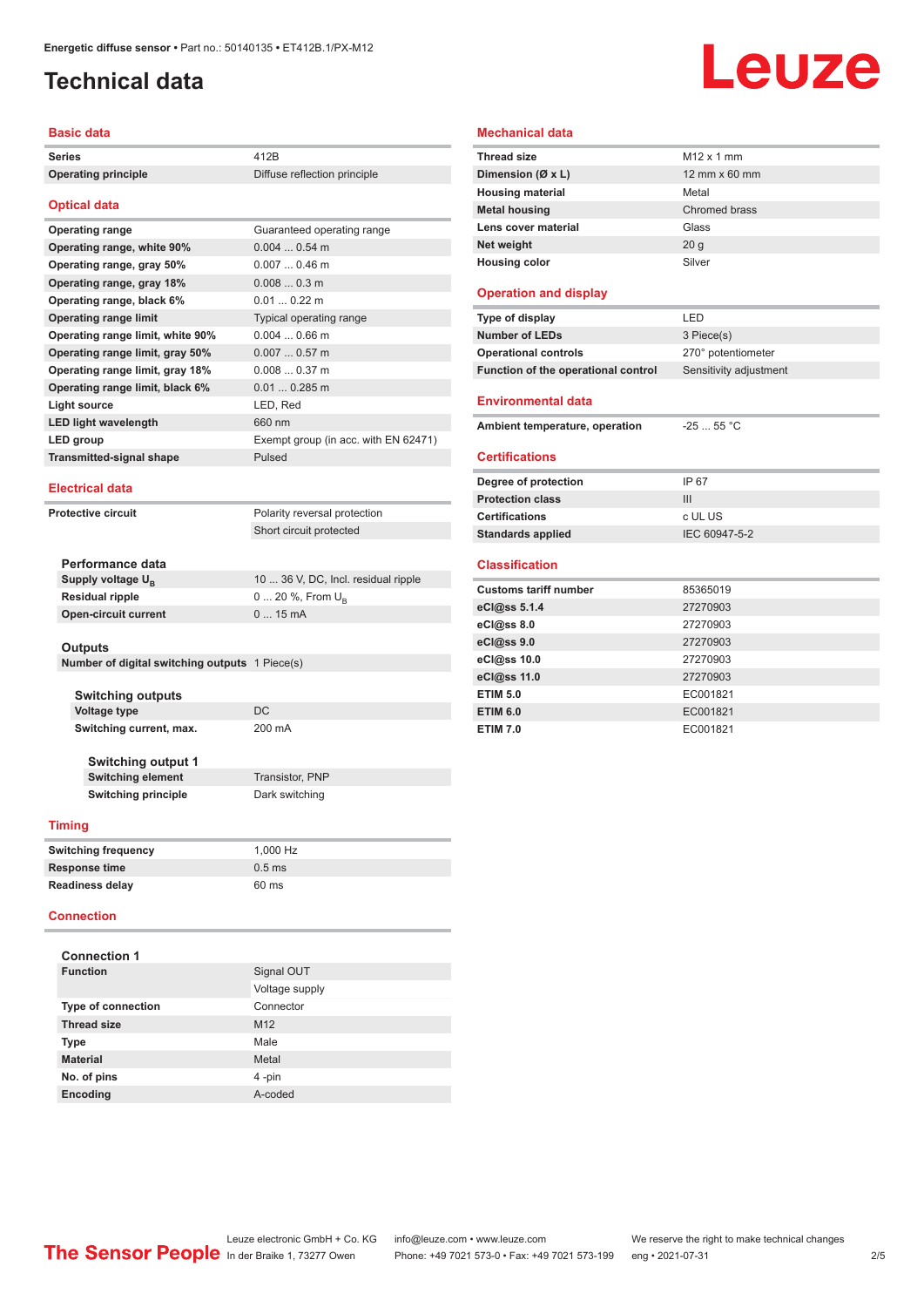### <span id="page-2-0"></span>**Dimensioned drawings**

All dimensions in millimeters





- A Green LED B Yellow LED
- C Optical axis
- D Yellow LED
- E Potentiometer





## **Electrical connection**

#### **Connection 1**

| <b>Function</b>    | Signal OUT     |
|--------------------|----------------|
|                    | Voltage supply |
| Type of connection | Connector      |
| <b>Thread size</b> | M12            |
| <b>Type</b>        | Male           |
| <b>Material</b>    | Metal          |
| No. of pins        | 4-pin          |
| Encoding           | A-coded        |
|                    |                |

#### **Pin Pin assignment**

| и              |                  |
|----------------|------------------|
| $\overline{2}$ | OUT <sub>1</sub> |
| 3              | GND              |
| $\overline{4}$ | n.c.             |

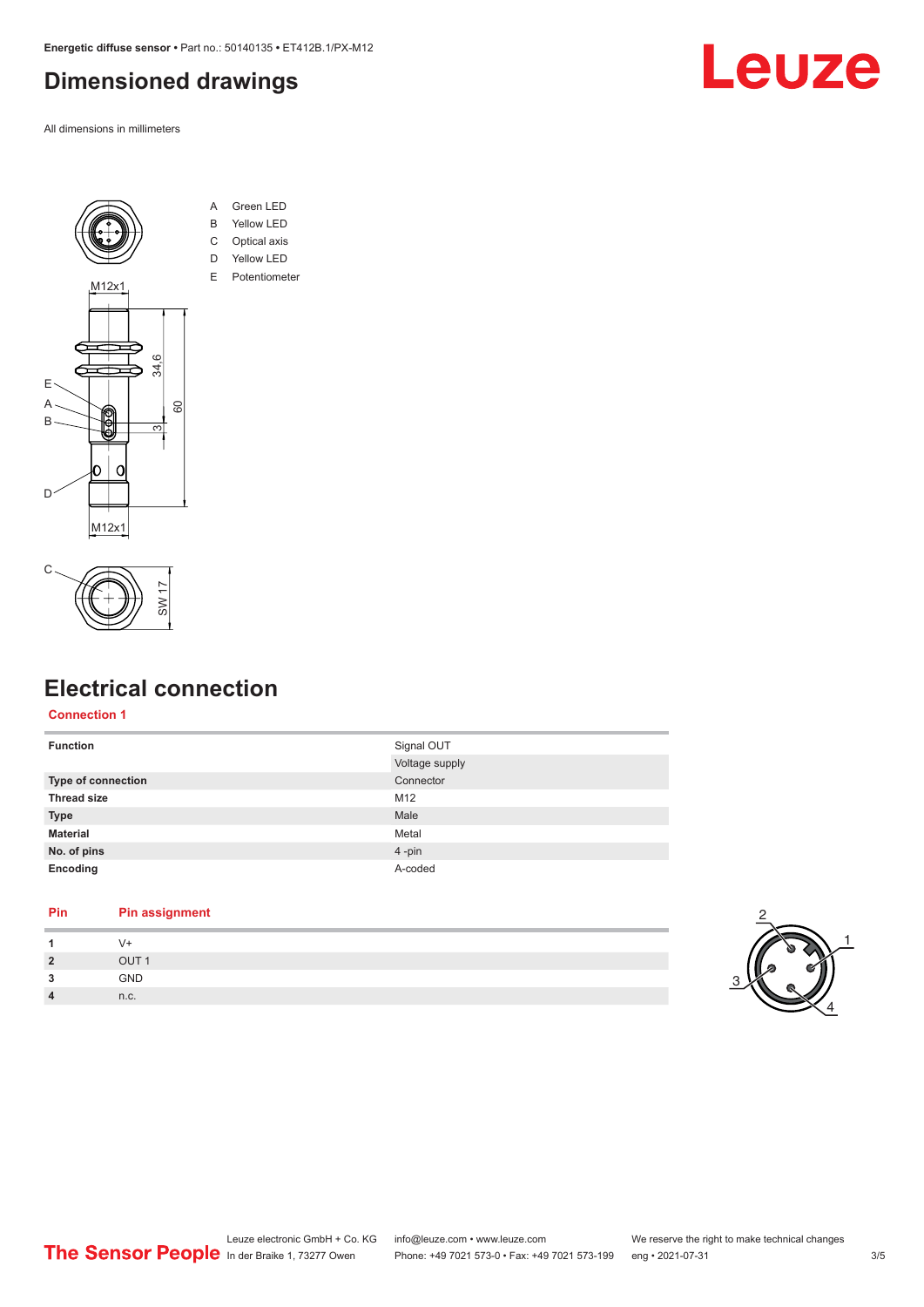#### <span id="page-3-0"></span>**Diagrams**

## Leuze

Typ. black/white behavior



x

 $-\overline{...}$   $-\overline{...}$   $-\overline{...}$ 

x Range [mm]

- y Reduction of range [mm]
- A White 90%
- B Gray 50%
- C Gray 18%
- D Black 6%

## **Operation and display**

| LED            | <b>Display</b>           | <b>Meaning</b>                          |
|----------------|--------------------------|-----------------------------------------|
|                | Green, continuous light  | <b>Function reserve</b>                 |
| $\overline{2}$ | Yellow, continuous light | Switching output/switching state active |

#### **Part number code**

Part designation: **AAA412BGG.H/ii-K**

| <b>AAA412B</b> | Operating principle / construction<br>LS412B: throughbeam photoelectric sensor transmitter<br>LE412B: throughbeam photoelectric sensor receiver<br>ET412B: energetic diffuse reflection sensor<br>PRK412B: retro-reflective photoelectric sensor with polarization filter                                                        |
|----------------|----------------------------------------------------------------------------------------------------------------------------------------------------------------------------------------------------------------------------------------------------------------------------------------------------------------------------------|
| GG             | <b>Light source</b><br>$n/a$ : LED<br>$L2$ : laser class 2                                                                                                                                                                                                                                                                       |
| н              | Operating range adjustment<br>1: 270° potentiometer                                                                                                                                                                                                                                                                              |
| ii.            | Switching output / function / OUT1OUT2 (OUT1 = pin 2, OUT2 = pin 4)<br>2: NPN transistor output, light switching<br>N: NPN transistor output, dark switching<br>4: PNP transistor output, light switching<br>P: PNP transistor output, dark switching<br>D: deactivation input (deactivation with low signal)<br>X: pin not used |
| κ              | <b>Electrical connection</b><br>n/a: cable, standard length 2000 mm, 3-wire<br>M12: M12 connector, 4-pin (plug)                                                                                                                                                                                                                  |

| <b>Note</b>                                                                                     |
|-------------------------------------------------------------------------------------------------|
| $\&$ A list with all available device types can be found on the Leuze website at www.leuze.com. |

 $4/5$